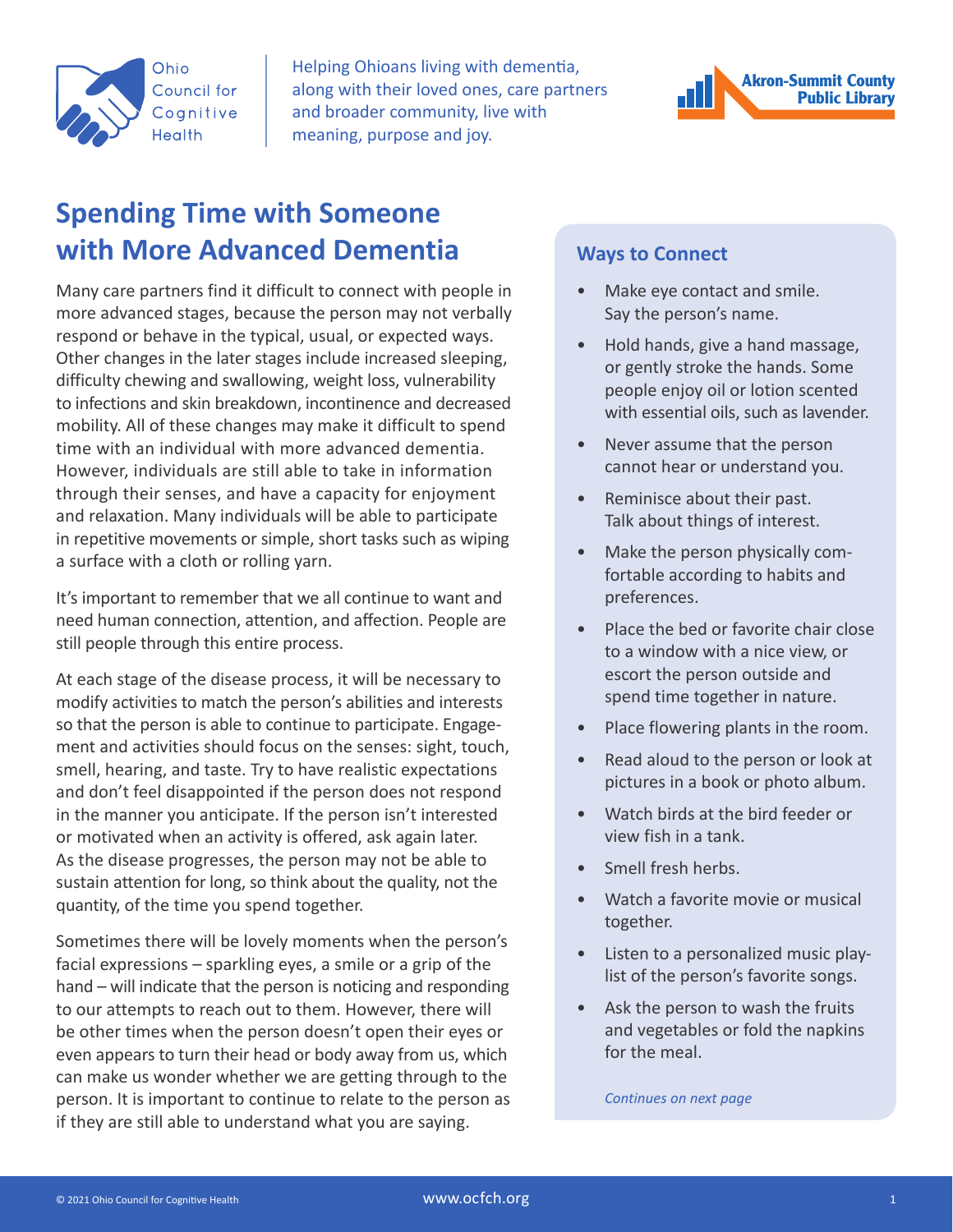## **Care Partners Are Affected Too**



Dementia not only affects those diagnosed with it; it also impacts all those involved in that person's life. Most resources focus on the care of the person with the disease, but care partners are also significantly affected by the disease and need to be cognizant

of its effects on them so they can take the necessary steps to stay healthy—both physically and emotionally—in order to better care for their loved ones.

It is important, as a care partner, to adjust your expectations in order to find joy in smaller, daily successes. This will help you avoid feeling overwhelmed, frustrated, and disappointed. Despite this, frustration, disappointment, anger, and many other emotions might eventually surface—and quite understandably.

Many people who care for a loved one with dementia experience a roller coaster of emotions. It is sad to watch someone you love change, and it is also sad to see the reactive change in us. We often feel that we can't do enough, and this guilt is only outweighed by the guilt of not wanting to be in the caregiving role in the first place, which pulls at us and creates a terrible game of emotional tug-of-war.

That is when care partners for people with dementia often begin to struggle emotionally. The changes in the person with dementia are gradual, and most don't affect the physical appearance of the person diagnosed, especially early on. Care partners feel guilty about needing a break because they feel like they are letting their loved ones down.

Care partners often burden themselves with a long list of self-imposed faults that are either imagined or unavoidable. These feelings can stem from doing or saying what you believe is the wrong thing, not doing what you think is enough, or not behaving in a manner that you think is right. Guilt exists only in one's mind and is often out of sync with reality and can only hurt you by making you feel bad and draining your energy.

As a care partner, all you can do is your best with the skills and resources at your disposal. Acknowledge that you don't have all the answers, and reach out to others for help.

#### **Ways to Connect** *Continued*

- Sing together.
- Expose the person to the scents of freshly baked cookies, bread, or favorite meals, and enjoy the food together.
- Provide fabric of different textures to hold and feel.
- Make a rhythmic noise together on the table using a stick, spoon, rain stick, or instrument, with or without music.
- Use an essential oil diffuser in the room or provide aromatherapy.
- Depending on their mobility, the person with dementia may connect through dancing or movement to music. Encourage or assist the individual with arm and leg movements as needed.
- Give the person a paint brush to hold or use for painting, or a pencil and paper for drawing.
- Provide a stuffed animal, cuddly toy or doll.
- Enjoy ice cream or a favorite drink together.
- Pressing: press glued paper down so it stays in place (for example, in a collage).
- Create art with a rubber stamp.
- Fold dish towels, clothes, bed linens, or paper.
- Participate in familiar spiritual or religious practices.
- Spend time petting a dog or cat.
- Just be present. Sit with the person and respond to any motions or noises the person makes.